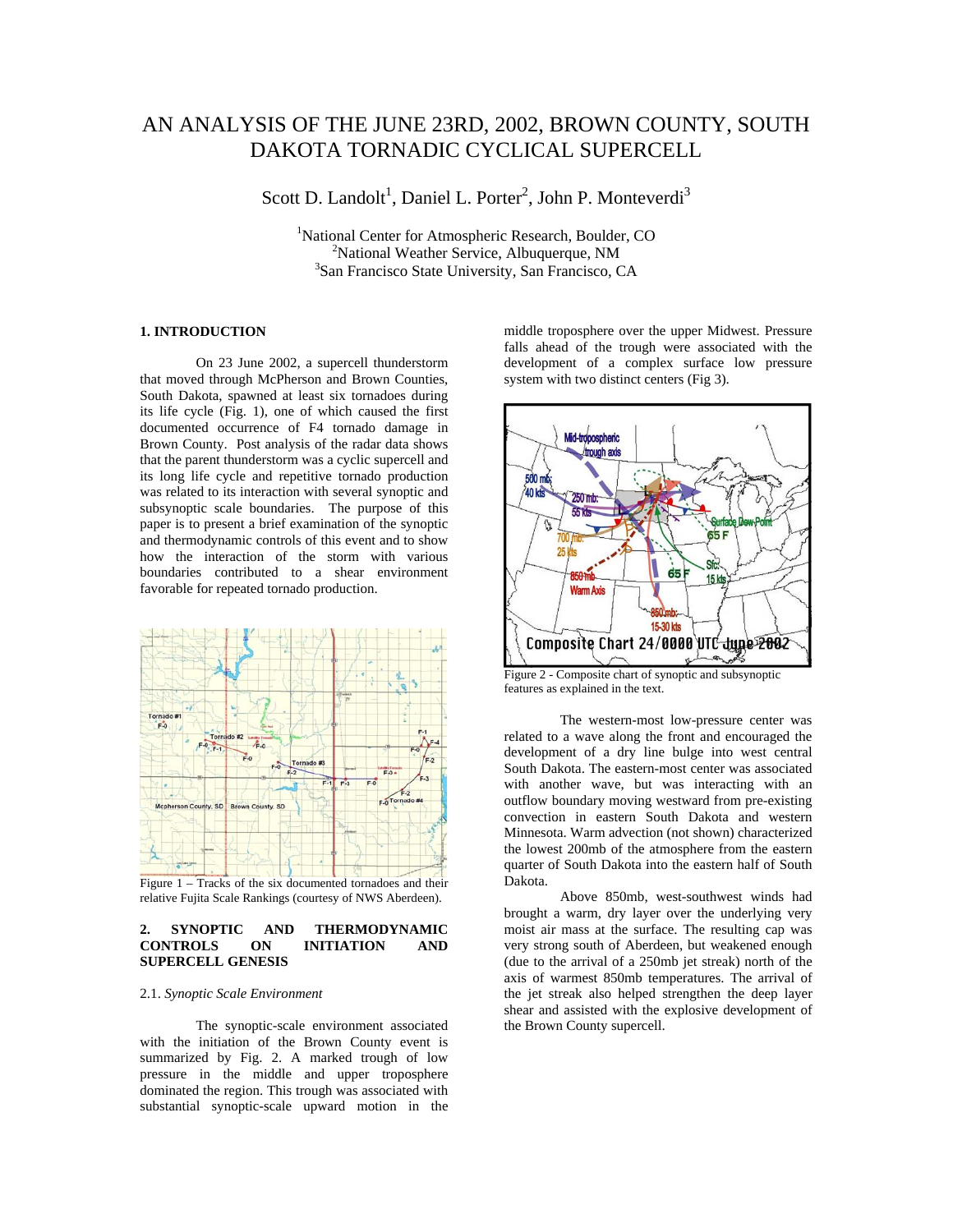

Figure 3 – Subsynoptic analysis, 0000 UTC, 24 June 2002. "T" indicates the approximate position of the updraft area of the Brown County supercell at the time of the analysis. Boundaries shown are those evident in the synoptic scale data and do not include additional boundaries found on the basis of the radar evidence.

## 2.2. *Thermodynamic and Shear Environment*

 The synoptic features described in the previous section contributed to explosive instability over north-central South Dakota, with surface based Convective Available Potential Energy (sbCAPE) of around 4000 J/kg at 0000 UTC (Table 1 and Fig. 4). The lack of Convective Inhibition (CIN) in the sounding just north of the 850mb warm axis allowed initiation within this area, but not further south. Additionally, deep layer shear (e.g., 0-6 km) was very large and was within the favorable range for storms to become supercellular (Weisman and Klemp, 1986).

Table 1 : Parameters calculated on the basis of the 0000 UTC KABR sounding shown in Fig. 4.

| sbCAPE             | $4010$ J/kg                           |
|--------------------|---------------------------------------|
| 0-6 km Shear       | $25.9 \times 10^{-3}$ s <sup>-1</sup> |
| 0-3 km Storm       | $159 \text{ m}^2 \text{ s}^{-2}$      |
| Relative Helicity* |                                       |
| *Initial Storm     | 270/12kts                             |
| Motion             |                                       |
| 0-1 km Shear       | 5.8 x $10^{-3}$ s <sup>-1</sup>       |
| <b>BRN</b> Shear   | $30 \text{ m}^2 \text{ s}^{-2}$       |

It is important to note that low level shear values were rather weak and not consistent with values observed with tornadic storms elsewhere (see Johns and Doswell, 1992 and Monteverdi et al. 2003). In short, the synoptic scale environment was characterized by buoyancy and shear favorable for supercells, but not for tornadic supercells.



Figure 4 - KABR sounding, 0000 UTC 24 June 2002. Red hatched area indicates sbCAPE for surface lifted parcel.

 As the Brown County supercell moved southeastward, the inflow air was no longer drawn from the region south of KABR but from the region east and north of the outflow boundary moving west from eastern South Dakota. A proximity sounding constructed from the KABR 0000 UTC sounding with surface temperature and dew point from the region just north and east of the outflow boundary (in the area east of KABR) was analyzed (not shown). This sounding showed more sbCAPE (~4500 J/kg vs.  $\sim$ 4000 J/kg) and surface winds more backed (80 $\degree$  vs. 110°) producing nearly double the amount of 0-1 km shear  $(10.5 \times 10^3 \text{ s}^{-1})$ .

 Not only was the storm intercepting the solenoidally-generated vorticity associated with the boundary, it had also moved into a region characterized by significantly greater sbCAPE and low level shear. These factors can partially explain why the storm became more deviate and became a cyclic tornado producer. Such interactions were similar to those observed by Markowski et al. (1998) and Rasmussen et al. (2000) for the Texas Panhandle supercells that became tornadic when crossing into a more favorable environment on the cool side of an outflow boundary.

# **3. RADAR AND SATELLITE IMAGERY**

One of the most important aspects of the Brown County supercell was the evolution of the storm and its interactions with several boundaries (Fig. 5). The subsynoptic analysis illustrated in Fig. 3 shows only two of the boundaries due to insufficient coverage of surface observations. However, the radar imagery shows additional pronounced boundaries interacting with the storm at various times and in complex ways.

Initial development of the storm occurred in McPherson County, north of the synoptic-scale front. Around 0000 UTC, a complicated set of synoptic boundaries were propagating across northeastern South Dakota [labeled (1), (2), (3) and (4), on Fig. 5]. Initial storm motion was dictated by the environmental hodograph (Fig. 4), which suggested movement slightly south of east. The resulting southeastward motion of the storm, from McPherson County into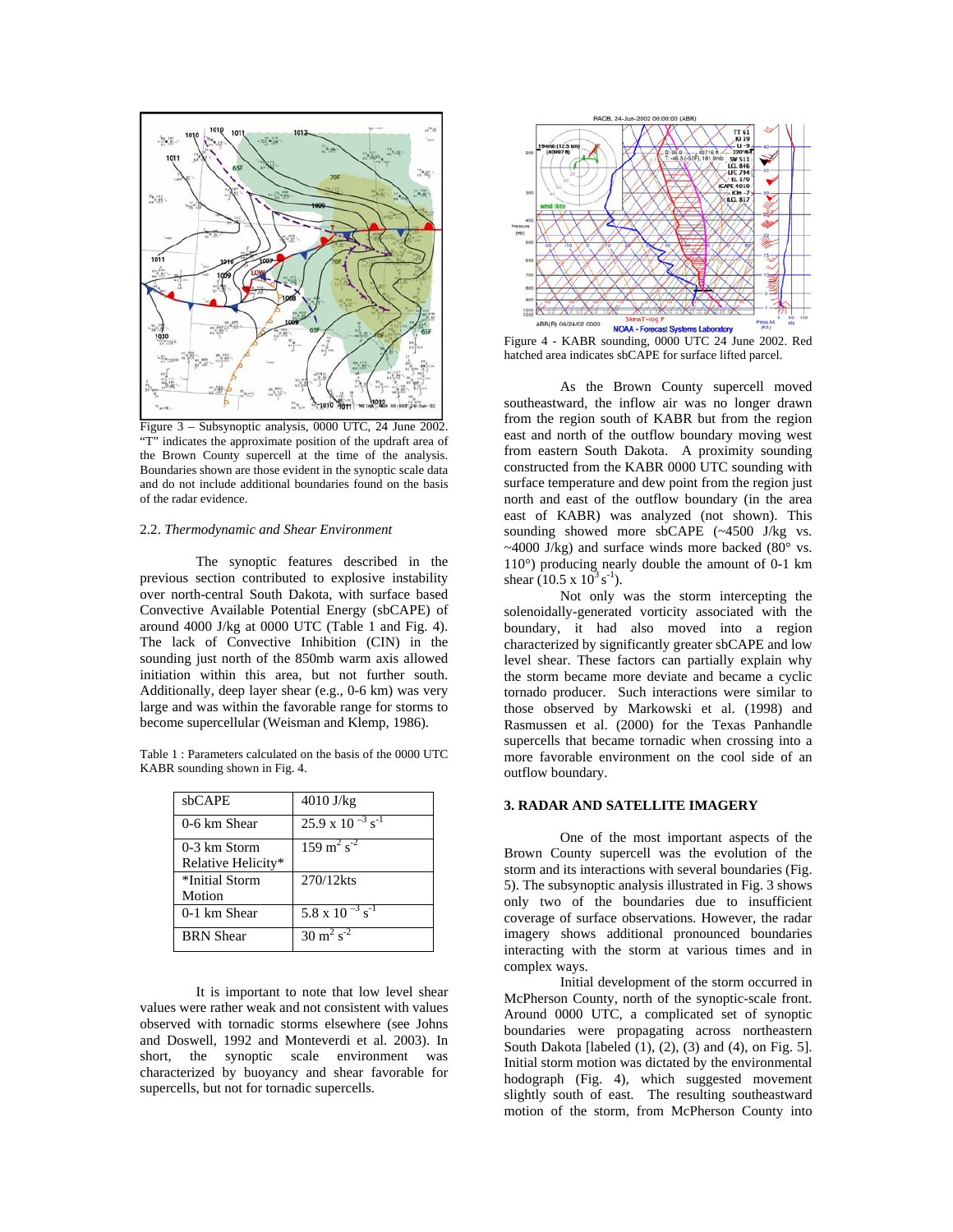Brown County, lead to its interaction with the synoptic scale boundary and boundary (2) surging westward from earlier convection in western Minnesota and Iowa. At the time of the first tornado (~00:20 UTC), the intersection of this outflow boundary and synoptic scale front was apparently collocated with the updraft area of the storm (not shown).



Figure 5 – KABR WSR-88D reflectivity plots for 00:04:27, 00:44:18, 01:09:12 and 01:30:27 UTC. Outflow boundaries indicated by numbers (1), (2), (3) and (4) (as discussed in Section 3). F4 tornado occurred about the time of the lower right hand panel. (Imagery generated using WSR-88D Algorithm Testing and Display System).

As discussed in Section 2, we believe that this first interaction significantly increased the low level shear and made the storm-scale environmental hodograph more favorable for supercell tornadogenesis and stronger deviate motion. Markowski et al. (1998) and Rasmussen et al. (2000) hypothesized that the updraft of storms interacting with previously existing outflow boundaries tilts and stretches the horizontal vorticity upward shortly before tornadoes occur. In the case of the Brown County supercell, the evidence suggests a similar set of circumstances. The motion of the storm would have had the effect of tilting solenoidally-generated horizontal cyclonic vorticity on the outflow boundary into the updraft in much the same manner.

Two additional boundaries [labeled (3) and (4) on Figs. 5a] played a very important role in the evolution of the storm. The northern edge of boundary (3) and most of boundary (4) were ingested into the storm updraft around 0100 UTC (Fig. 5b and 5c). We believe that it is no coincidence that the strongest tornado (associated with the F4 tornado) occurred shortly after these interactions (Fig. 5d). Figure 6 shows the intense rotation signature (couplet)

seen from the velocity field using a storm relative motion of 100° at 10m/s from the KABR WSR-88D radar at the approximate time of the F4 tornado.



Figure 6 – Velocity image at 01:30:27 UTC using storm relative motion parameters showing the mesocyclonic couplet of the storm's updraft at approximately the time of the F4 tornado. (Imagery generated using WSR-88D Algorithm Testing and Display System).

 At the time of the F4 tornado (~0130 UTC), visible satellite imagery (Fig. 7) shows that the anvil had spread out in a near circular fashion and a vigorous overshoot can be seen near the center of the anvil. Other cells that were briefly tornadic can be seen near Bismarck, ND. The storm that developed near Pierre, SD was associated with the western-most low pressure center but was never tornadic.

#### **4. SUMMARY**

In review, we believe that the radar data demonstrates that the storm became a supercell when the storm motion dictated by the synoptically generated shear profile (hodograph) brought it close enough to the synoptic scale boundary (1) and outflow boundary (2) to ingest the baroclinically generated vorticity and high CAPE. The low-level shear profile (and modified hodograph) made the storm move substantially to the right and kept it on boundary (2) for an extended period (Fig. 5). Boundary (3) was likely the biggest contributor to producing the F4 tornado (Figs. 5d, 6 and 8) as it added its effects along with boundaries  $(1)$ ,  $(2)$  and  $(4)$  in the storm's final stages as a supercell.

 The behavior of the Brown County storm as it intercepted the many boundaries present in eastern South Dakota on 23 June 2002 was consistent with that observed by Markowski et al. (1998) and